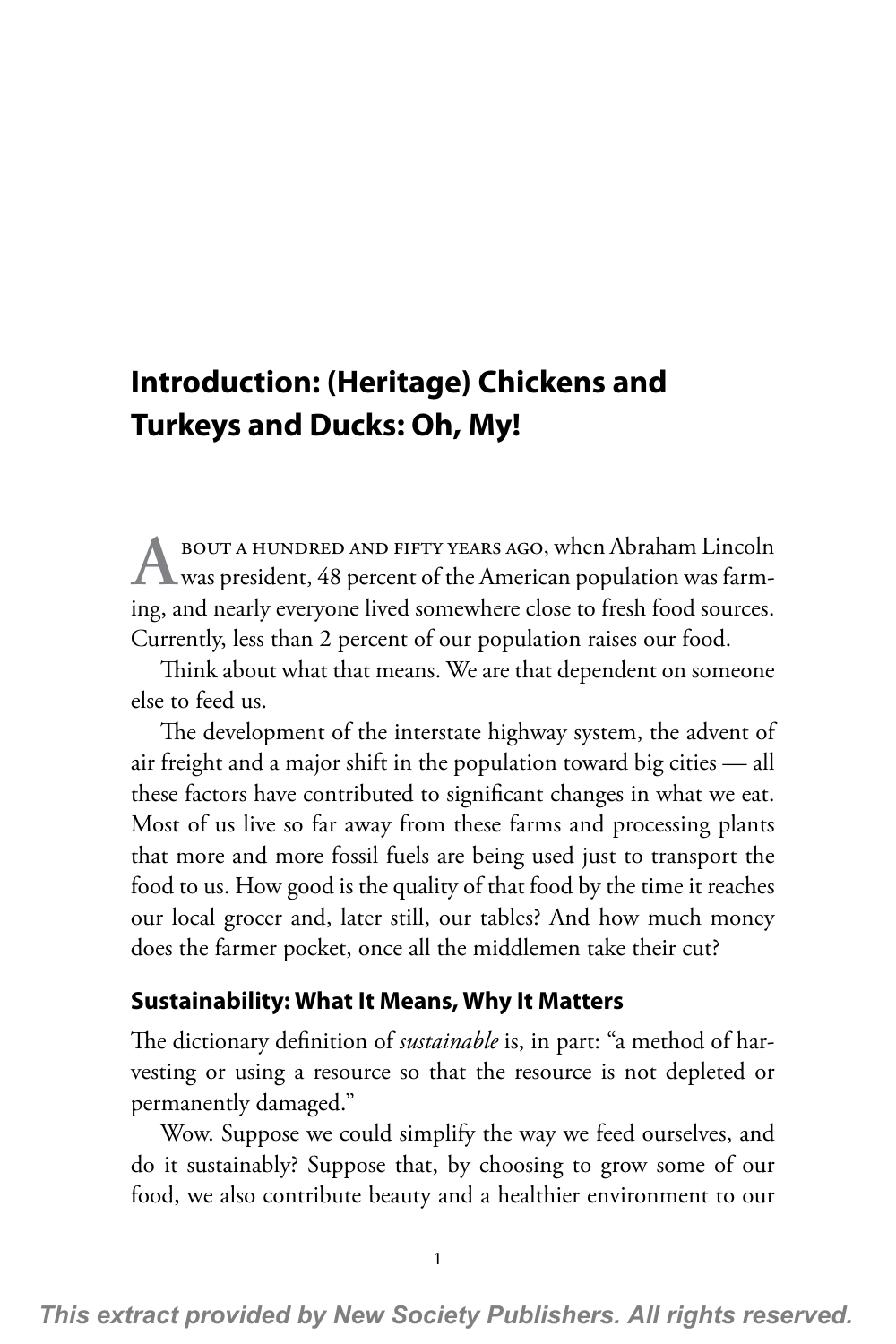world? Suppose that, in the process, we find a richer, more self-sufficient life, as individuals, families, communities — even at a national or global level?

What do you actually know about where your food comes from? How was the chicken you ate last night raised? You might not want to know; frankly, you might not care. Okay, fair enough. But we can't ultimately have it both ways.

Suppose we start to take back the responsibility for feeding ourselves, and at the same time, nurture our natural environment and help support our local community. I believe that, no matter where you live or how much space or time you have, you can begin to make choices that will, step by step, ultimately result in the satisfaction of being more self-sufficient. It's not just about having the freshest eggs ever or your own homegrown holiday turkey; it's about a mindset that is willing to acknowledge — and pursue — a better way of doing things. In fact, a better way of life.

### **Why Raise Poultry at All?**

Historically, in times of war or a tough economy, Americans have relied on the small family farms to provide their food. Worldwide, there is much less arable land per capita now than there was 100 or even 50 years ago. So where is our food coming from? Increasingly, people are choosing to take up the challenge of producing some of their own food. Besides the obvious benefits of eating the freshest, most nutritious foods at a lower cost, they're discovering the joy and satisfaction of providing for themselves and their families.

This was certainly part of our motivation when my husband David and I began planning how we would live once we moved to the farm. Having gained plenty of experience over the years with gardening and food preservation techniques, I was already familiar with that sense of pride and accomplishment. In addition to growing fruits and vegetables, though, we expected that at some point we would take the plunge and try raising animals. Having heard lots of stories from my mother, who raised pigs while growing up in Illinois, I really wanted to raise them too. At the time, though, David wasn't too

*This extract provided by New Society Publishers. All rights reserved.*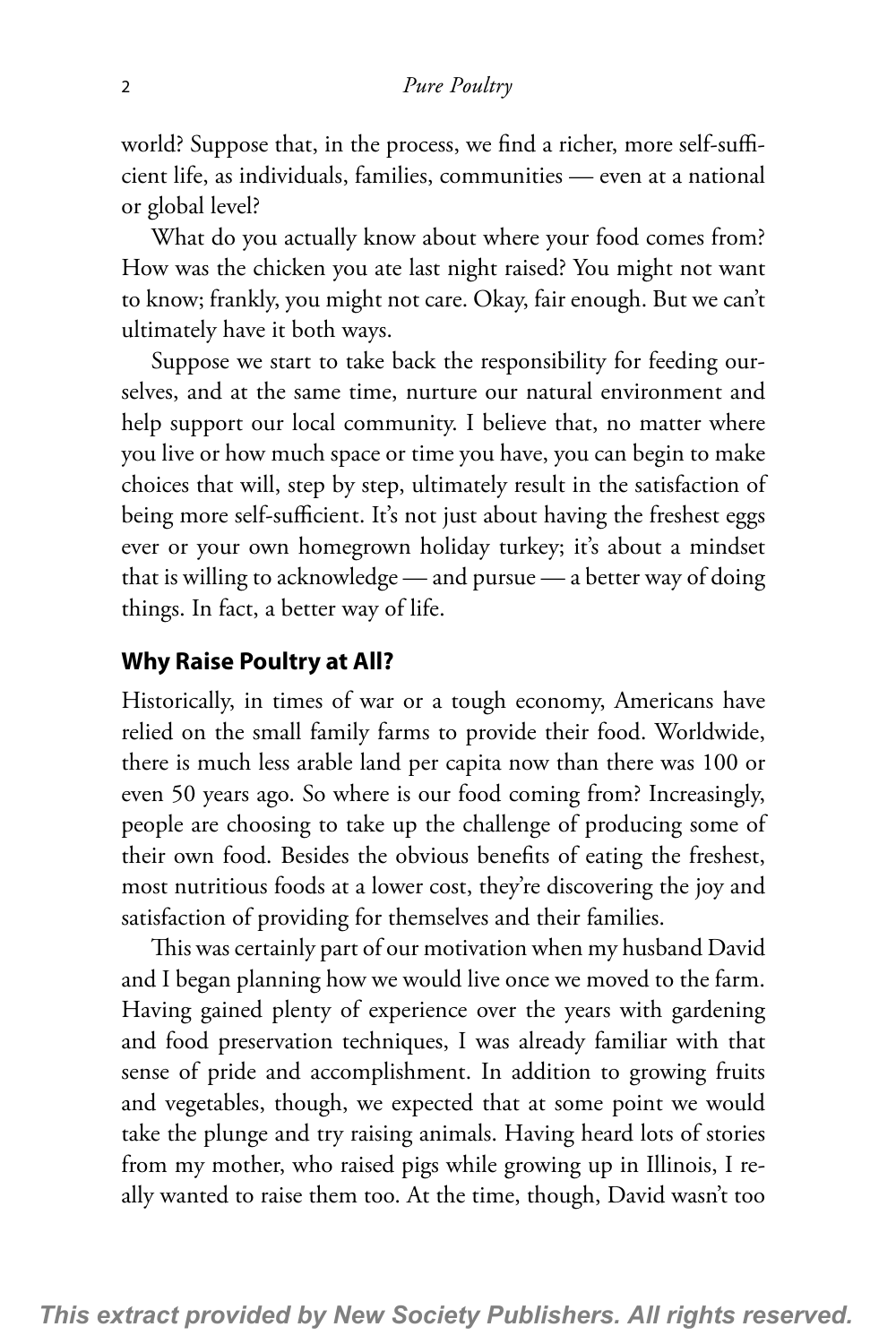enthusiastic. Although initially disappointed, I decided we shouldn't go ahead with pigs unless we were both really excited about it. After a bit more debate, and some initial research, we agreed to start with chickens. Just a few laying hens, we thought, to provide enough eggs for us and maybe some extras to share with friends and family.

Knowing what I know now, I would raise poultry for the entertainment value alone! I wouldn't ever have guessed that there are such different personalities between chickens, turkeys and ducks. Just trying to decipher the different vocalizations of the chickens is wonderfully diverting. The turkeys are incredibly friendly and curious, and just want to follow us around whenever we're outside. Actually, they also walk around the house when we're inside, trying to see where we are and what we're up to. The ducks have an adorable way of looking up at us sideways — I call it the Princess Diana look — and have definite games they play with us, mostly when it's time to close them up for the night. Ducks also look like they're always smiling.

## **Heritage vs. Hybrid**

What does "heritage" mean, as far as poultry goes? It's really just another term for a purebred bird, as distinct from a hybrid. A purebred bird is one that results from the mating of two genetically similar parents. Hybrid varieties are produced from genetically dissimilar parents. Hybrid poultry breeds have, in general, been bred for some specific trait or traits, such as high egg production or rapid maturity. Most of these hybrid poultry breeds were developed relatively recently; there were no hybrid varieties in the poultry industry prior to 1930.

The commercial poultry industry overwhelmingly favors hybrids, due to their comparatively fast growth and high production capabilities. Examples are the familiar Cornish Cross meat chicken and the Broad Breasted turkey (typically the Nicholas strain, Giant White), both of which are commonly found in large grocery stores. However, there are numerous problems that can arise over multiple generations of cross-breeding. The main issue is that, in the process of selecting for just one trait, such as high egg production, the overall health of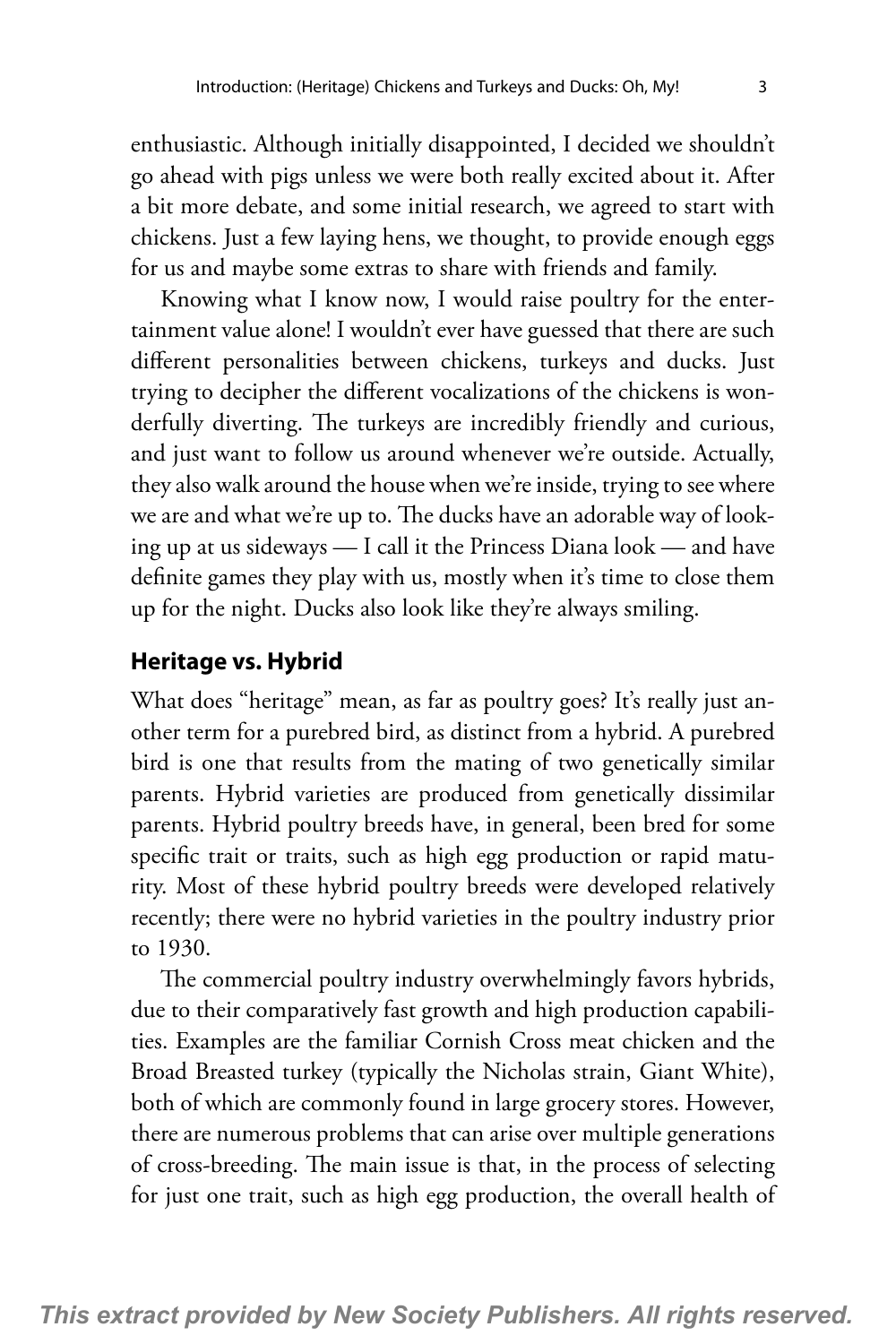the bird is ignored. Combined with the typical extreme overcrowding in commercial poultry operations, this has led to the necessity of adding sub-therapeutic doses of medications to the birds' feed in order to offset their lower disease resistance and their unhealthy living conditions. This means that the poultry industry has found a way to ultimately separate their own bottom line from the health and well-being of the birds.

On the backyard or small-farm level, though, heritage-breed poultry have much to offer. Where the goal is sustainability, they win every time over hybrids. Lately a growing number of poultry lovers (and other thoughtful consumers) in America are turning back to the future: discovering the pleasures of raising hardy, disease-resistant birds that mate naturally, incubate, hatch and raise their offspring and forage much of their own food. And that's just the beginning of how beautiful, sustainable heritage poultry can contribute to your more self-reliant lifestyle.

#### **Benefits of Heritage Breeds**

One of the most obvious benefits of raising purebred poultry is that they produce offspring that are true to type — a clear advantage over hybrids, which must be replaced by buying more birds. Among the many other reasons that make heritage breeds an attractive choice:

- There are many breeds to choose from, and they are adapted to many different climates.
- They mate naturally and brood their own offspring.
- They happily provide part of their own food by foraging.
- They help control weeds and harmful insects, and even small rodents.
- Their disease resistance and longevity are superior.
- They are easy to care for.

Here at Canyon Creek Farms, the only poultry breeds we raise are heritage breeds. We have no personal experience raising hybrids such as the Cornish Cross meat chicken. You might be thinking that we would change our minds about raising dual-purpose heritage chickens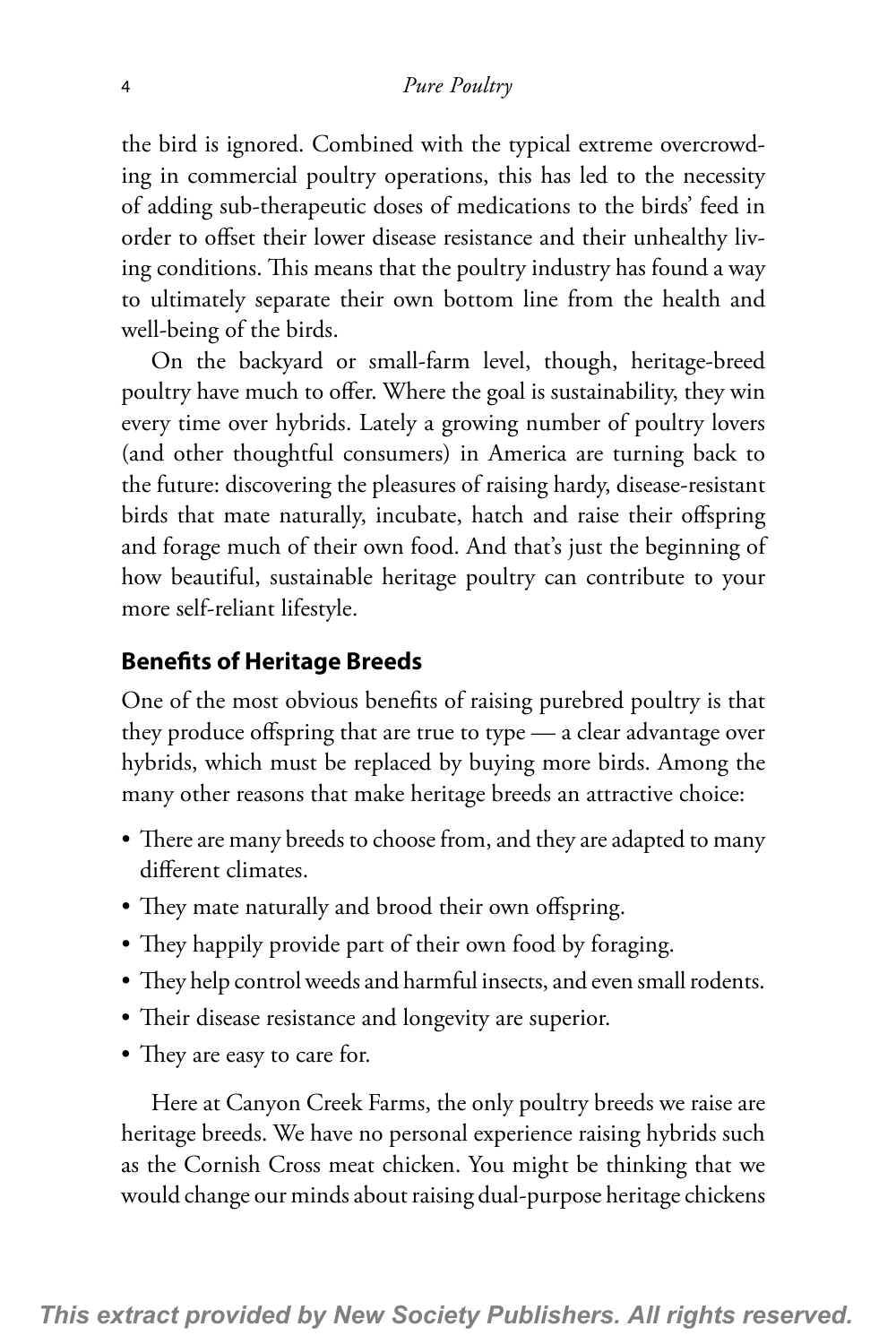for meat production if we gave the Cornish Cross a chance. I personally haven't met anyone around here who, given the choice, would opt for the beautiful dual-purpose New Hampshire, our choice for farmstead meat and egg production (see Chapter 27). Yes, we have to wait longer for our New Hampshires to grow to a good slaughter size. Sure, the hens don't lay as many eggs per year as production laying birds. However, we are able to breed our birds, saving the expense of buying new chicks every year. Our New Hampshire cockerels, which typically dress out at five pounds or more by about 18 weeks, are a whole lot tastier than the comparatively bland supermarket chicken. And our hens will still be laying their delicious, nutritious eggs long after those commercial layers reach the end of their second year and the end of their useful laying life.

Depending on your goals, it may turn out that hybrids such as the Cornish Cross make more sense for you: for example, if you aim for a large profit-oriented meat-bird operation that will be your sole source of income. My motivation in writing *Pure Poultry* is not to convince you that heritage-breed poultry is the answer in every imaginable situation. I simply hope to show, through relating our actual



*New Hampshire pullets on our old split-rail fence.*